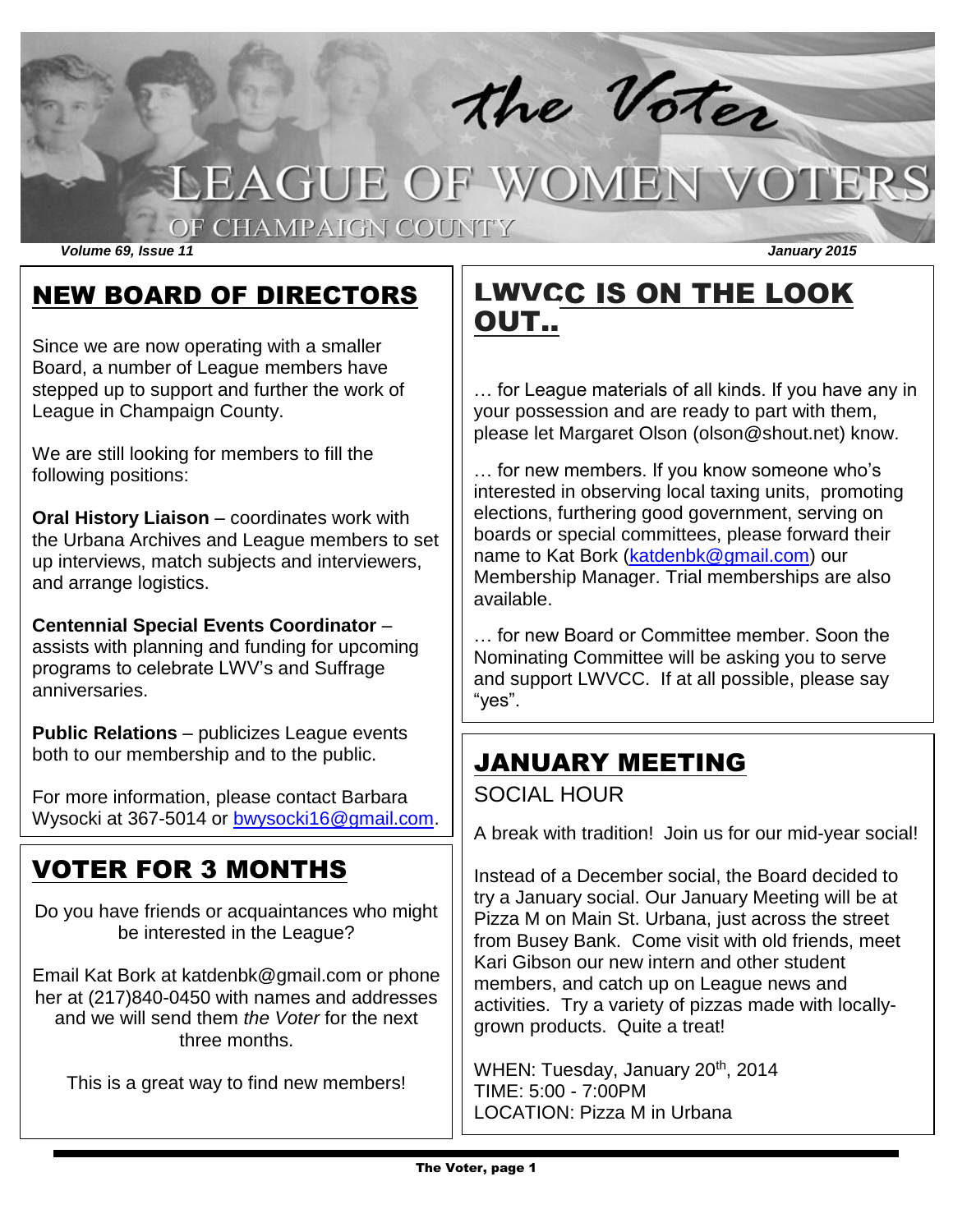## LWVCC Board - 2014-2015

| President:                    |                         |
|-------------------------------|-------------------------|
| Barbara Wysocki               |                         |
| 217-367-5014                  | bwysocki16@gmail        |
| <i><b>Vice President:</b></i> |                         |
| Michelle Jett                 |                         |
| 217-766-9677                  | michellejett1@gmail.com |
| Secretary:                    |                         |
| Mary Kay Pleck                |                         |
| 217-344-3747                  | mkpleck@hotmail.com     |
| Treasurer:                    |                         |
| <b>Sandy Volk</b>             |                         |
| 217-367-7664                  | sandyvolk803@gmail.com  |
| Directors:                    |                         |
| <b>Trisha Crowley</b>         |                         |
| 217-359-2514                  | tcrowley9491@gmail.com  |
| <b>Theresa Michelson</b>      |                         |
| 217-344-4078                  | thmichelson@gmail.com   |
| Antje Kolodziej               |                         |
| 217-356-1734                  | antje@illinois.edu      |
|                               |                         |

### LWVCC SUPPORTING ROLES:

*Finance/Fundraiser Chair*: Antje Kolodziej *Webmaster:* Corrie Proksa *Voter Service:* Carole Rebeiz *Observer Corps Manager:* Betty Segal *UI Student Intern:* Hilary Allen *Membership Manager:* Kat Bork *Charter School Review Leaders*: Theresa Michelson Sue Phillips *Nominating Committee:*  Sue Phillips (Chair) Jan Anderson Kat Bork *Meeting Coordinator:* Trisha Crowley *Newsletter Editor:* Michelle Jett *Historian/Archivist:* Margaret Olson *Student Mentor/Liaison:* Corrie Proksa

# PRESIDENT'S LETTER

*League of Women Voters of Champaign County*

Dear Members,

By any measure, 2014 was a busy year! We successfully developed, approved, and implemented **new by-laws**, entered into a new age by offering a digital newsletter and PayPal as a payment option, did an **update study on charter schools**, and conducted **candidates' forums** in local elections. In partnership with Jr. League, we created a handy **election website guide** to help voters find information pertaining to elections – local, state, and federal – at available websites.

Despite all our efforts, we did not achieve State House **redistricting nor** the **progressive income tax,** nor passage of the **ERA in Illinois**. Rest assured these LWV-endorsed items will surface again.

2015 will be equally challenging and exciting! On Jan. 20<sup>th</sup>, we begin with a social to welcome Kari Gibson as our student intern. Hilary is on sabbatical in Brazil. The highlight will be LWVIL convention on June 5-7 in the Lisle-Naperville area. Consider attending. There is so much League wisdom among ourselves that we should share it with our League sisters.

Sincerely, *Barbara Wysocki* LWVCC President

### OBSERVER VOLUNTEERS NEEDED!

The Observer Corp is one of our most important programs and currently we are in need of volunteers for multiple boards and commissions. An immediate need is for Champaign City Council meetings, 4x per month but can be viewed in person or on television. This duty could also be divided between two people.

Contact Betty Segal for more information or if you are interested in volunteering, 217-893-3080 and bssegal@mindspring.com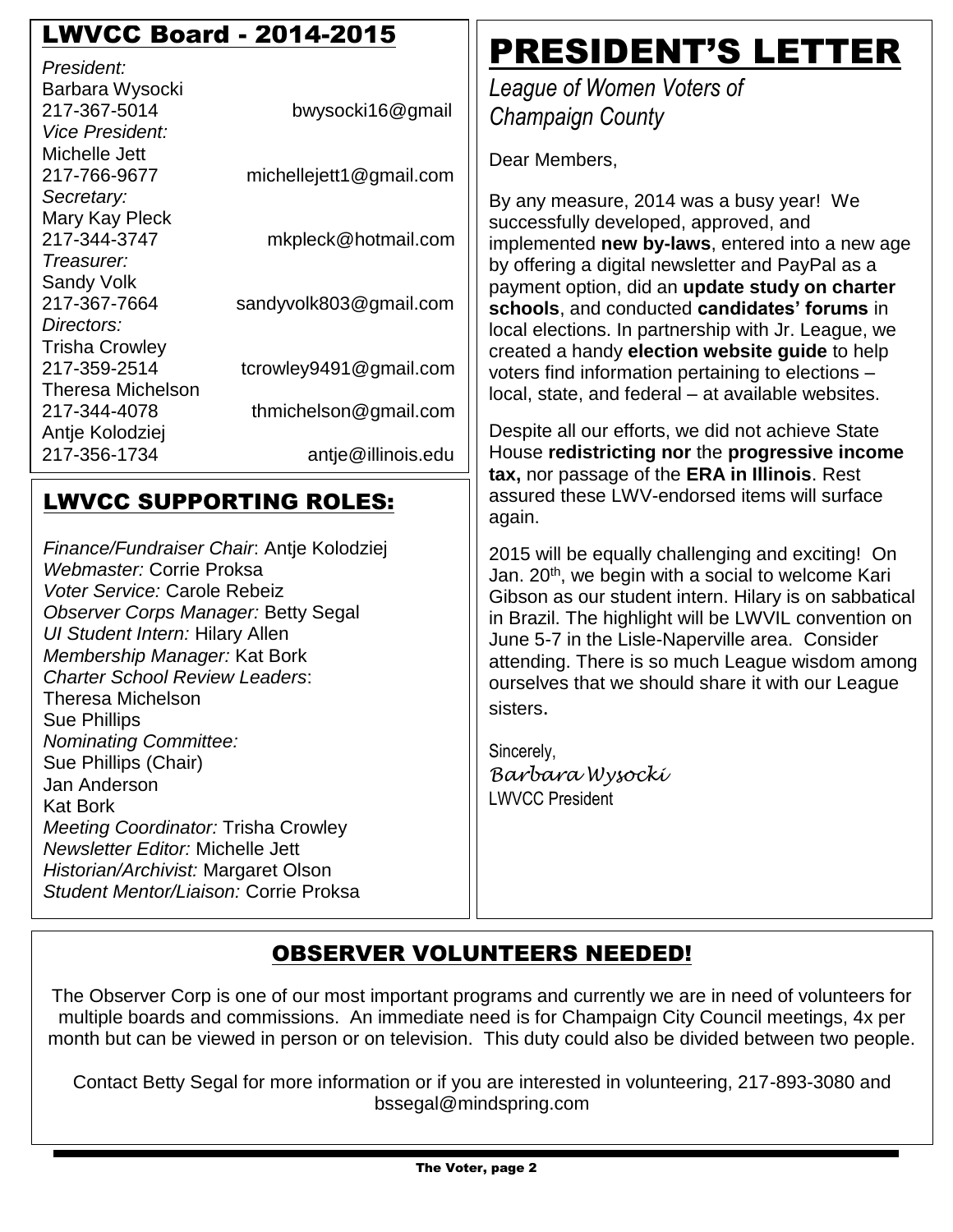### Membership Form – League of Women Voters of Champaign County \*\*RENEW ONLINE! www.lwvchampaigncounty.org\*\*

|                                                                                                                                                                                                                                |                                                                                           | Date: ___________                                           |
|--------------------------------------------------------------------------------------------------------------------------------------------------------------------------------------------------------------------------------|-------------------------------------------------------------------------------------------|-------------------------------------------------------------|
|                                                                                                                                                                                                                                |                                                                                           | Zip: ________________                                       |
| Preferred Phone #: The Contract of the Contract of the Contract of the Contract of the Contract of the Contract of the Contract of the Contract of the Contract of the Contract of the Contract of the Contract of the Contrac | Include this email address in the League Membership Directory? YES NO (please circle one) |                                                             |
| Please circle the type of 1 year membership:<br>Student Dues* \$5.00                                                                                                                                                           | Individual Dues* \$65.00<br>Household Dues* \$97.50                                       | #New Individual Dues \$32.50<br>#New Household Dues \$48.75 |

# Dues for new members, for one year, are half the amount paid by continuing members.

\* Dues and donations are not tax deductible as charitable contributions from your federal income tax return. You may, however, make a tax deductible contribution to the Education Fund (of LWVCC) by writing a separate check made payable to "LWVIL Education Fund". Please include "Champaign County" on the memo line of your check to the Education Fund.

Please make checks payable to LWVCC, and mail to: Kat Bork 1508 Greenridge Drive, Urbana, Illinois 61802

# A PRIMER ON HOW TO CHANGE THE ILLINOIS CONSTITUTION

By Trisha Crowley

In light of the failure of the effort to get the Legislative Redistricting Constitutional amendment on the ballot for Nov.2014, the League reviewed what the Illinois Constitution provided for constitutional amendments. Here is a summary of the three ways the Illinois Constitution can be modified as described in Article XIV of the 1970 Constitution.

1. Article XIV, Sec. 1. Constitutional Conventions: the question of whether to hold a Constitutional Convention can be placed on the ballot by vote of the Legislature at any time; but in any case this will automatically be put on the ballot every 20 years for a vote in a general election. This question, on the ballot in 1990 and 2010, was rejected by the voters. Next election is 2030. The delegates to the 1970 Constitutional Convention expressed the hope that this would be the most frequent way the Constitution was modified.

2. Article XIV, Sec. 2. The General Assembly can place a proposal to modify any section of the Illinois Constitution on the ballot. This requires a 3/5ths vote in each house; not more than 3 questions can be placed on the ballot in any one election.

- 3. Citizen or Popular Initiative by petition. Art. XIV, Sec.3
	- A. An Initiative Petition can only amend the Legislative Article of the Constitution
	- B. Limited to "structural and procedural subjects" of the Legislative Article.
	- C. Requires approval of 3/5 of those voting on the proposition or a majority of those voting in the election.

Since 1970, there have been several cases interpreting this Section.

Illinois Court cases in chronological order:

- 1. Coalition for Political Honesty vs. State Board of Elections (Ill. Sup. Ct.1976) conflict of interest prohibitions for legislators, e.g. No double dipping on governmental salaries). The Court refused to place this question on the ballot; the Court held the proposed restrictions were neither "procedural" nor structural" for the Legislature as an institution because they affected individual legislators only. The Court held any change was required to be both procedural and structural.
- 2. Coalition for Political Honesty vs State Board of Elections (Ill. Sup. Ct.1980) proposed change from multi-member to single member House Districts. Was held to be both procedural and structural and placed on ballot (and passed).
- 3. Lousin vs. State Board of Elections (Ill. App. Ct. 1st Dist., 1982) petition question would amend the legislative process to allow a citizen Initiative to be a piece of legislation to then be voted on by the Legislators. Amended the way a bill would become law. Rejected by court as too broad: affected more than the Legislative article. Was the kind of broad Initiative the ConCon delegates were trying to prevent.
- 4. Chi. Bar Ass'n vs. State Board of Elections (Ill. Sup. Ct., 1990) basically an attempt to make it difficult to increase taxes by adding complications to the legislative procedure. Rejected because it wasn't limited to the legislative article substantive provisions.
- 5. Chi. bar Ass'n vs. Ill. State Bd. Of Elections (Ill. Sup. Ct., 1994) Proposal to impose term limits. 4-3 Ill. Sup. Ct. majority held term limits was not a subject both procedural and structural because it affected individual members of the Legislature and not the Legislature as a whole.
- 6. Clark vs. State Bd. Of Elections (ILL.App. 1st. Dist., 2014). Term limits. Court found it was bound by the Illinois Supreme Court's holding in the 1994 Chi. Bar Ass'n case.

Circuit Court case

7. CLARK vs. State Board of Elections (2014). This Circuit Court opinion struck down term limits and redistricting. The term limits issue was appealed further. The contract of the contract of the contract of the contract of the contract of the contract of the contract of the contract of the contract of the contract of the contract of the contract of the contract of the c

Continued on page 4